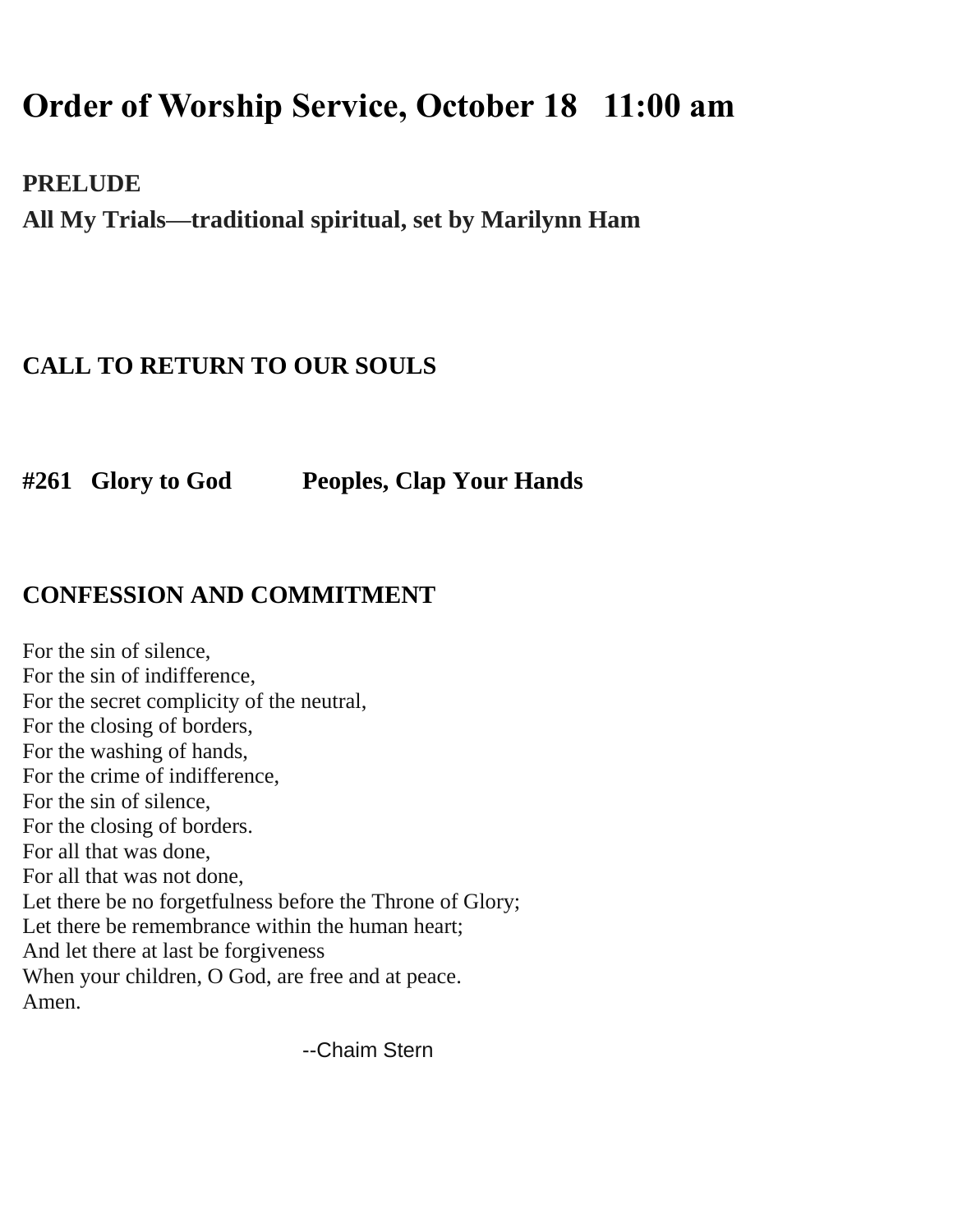**Bible readings: Scott Myers (from** *The Message***, a Bible translation into contemporary language by Presbyterian pastor, Eugene H. Peterson)**

**Old Testament: Daniel 6:6-23 New Testament: Acts 6:1-13…..Acts 7:54b-60**

**Sung Response to Bible Readings #404 Glory to God What Is This Place**

**Message SCOTT****Getting Beyond the Worst Day of Your Life**

**Anthem Cantique de Jean Racine— Gabriel Fauré**

**O Word, equal of the Most High, Our sole hope, eternal day of earth and the heavens, We break the silence of the peaceful night. Divine Saviour, cast Thine eyes upon us!**

**Shed the light of Thy mighty grace upon us. Let all Hell flee at the sound of Thy voice. Dispel the slumber of a languishing soul That leads it to the forgetting of Thy laws!**

**O Christ, be favorable unto this faithful people Now gathered to bless Thee. Receive the hymns that offers unto Thine immortal glory And may it return laden with Thy gifts.**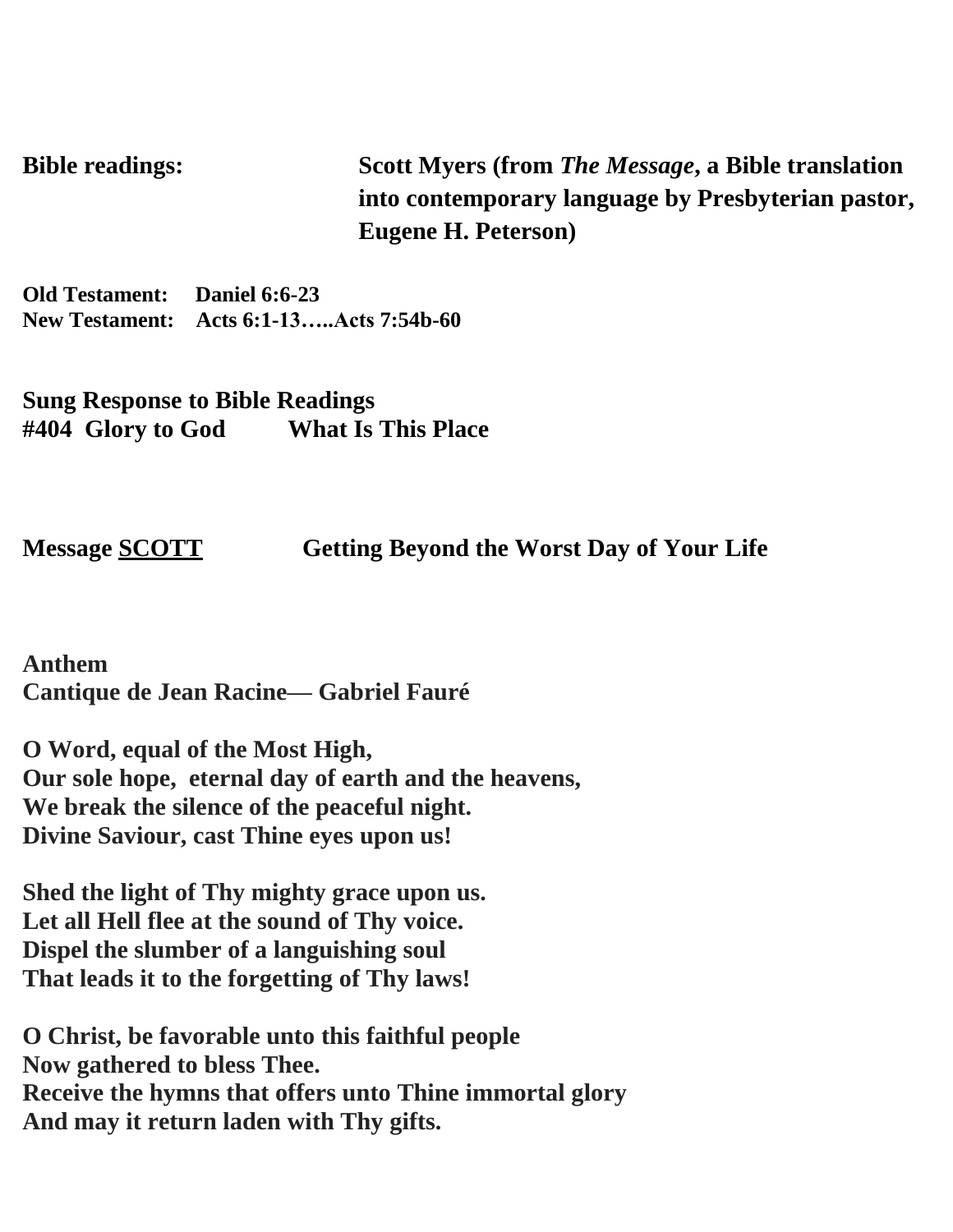#### **WELCOME**

**Sung Preparation for Prayer Insert from Red Hymnbook `Tis Midnight and on Olive's Brow** 

**Intercessory Prayer SCOTT—-**with comments by people on FB **DEANNA** will read these in spaces of silence)…conclude with the Lord's Prayer and Sung Response….. **#243 Glory to God Be Not Afraid (sing twice)**

**Solo Offertory Be Still, My Soul—(Finlandia) Jean Sibelius; arr. Stephen Paulus Neal Long, tenor** 

#### **Prayer of Dedication—a chant of a Psalm line that we can do together:**

*Be still and know that I am God. Be still and know that I am. Be still and know. Be still. Be. (chant twice)*

**#684 Glory to God Faith Begins By Letting Go**